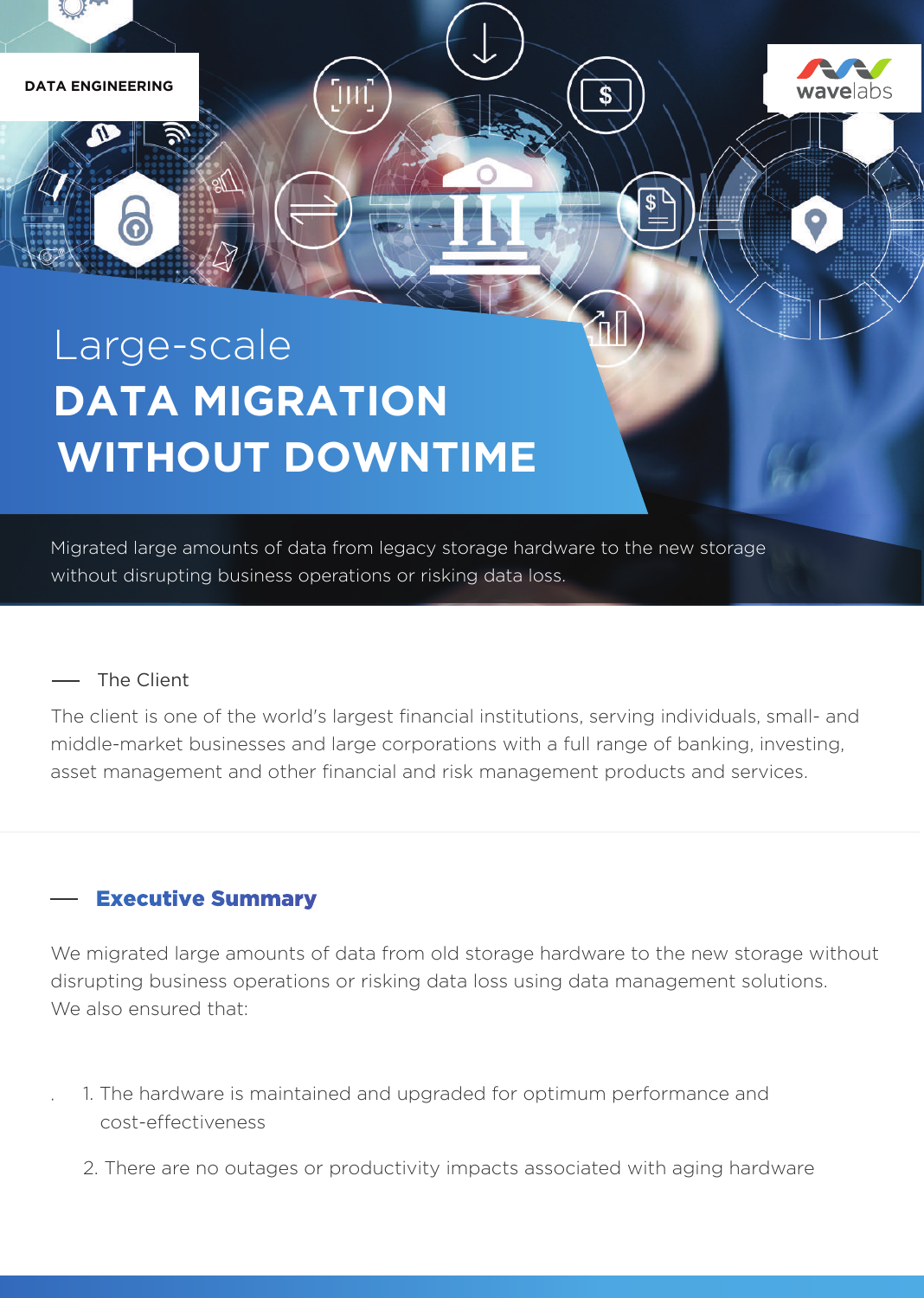# - Challenge

Even if there is a great system in place that works fast and has low latency, moving petabytes of data just takes time, and involves a great deal of risk of losing data.

The larger the scale of the data migration, the more opportunity for issues along the way. We had to find a way to do the large-scale data migration without any downtime, outside business hours.

#### - Approach

We used storage-native, third party tools to migrate the large amounts of data. Our approach also allowed applications to continue modifying a source system's data without causing issues between the source and the target.

By engaging with Wavelabs, the client was assured of a seamless hardware refresh process. We built a specialized team for full migration lifecycles around block (SAN) and file (NAS) storage systems, including developers and database experts to implement and support a custom data warehouse.

#### **Project management**

to organize and co-ordinate data migration processes

#### **Change control**

to manage documentation and approvals

#### **Technical engineers**

for development, DBA, analytics, and reporting

#### **Storage engineers**

for data replication, and configuration of new systems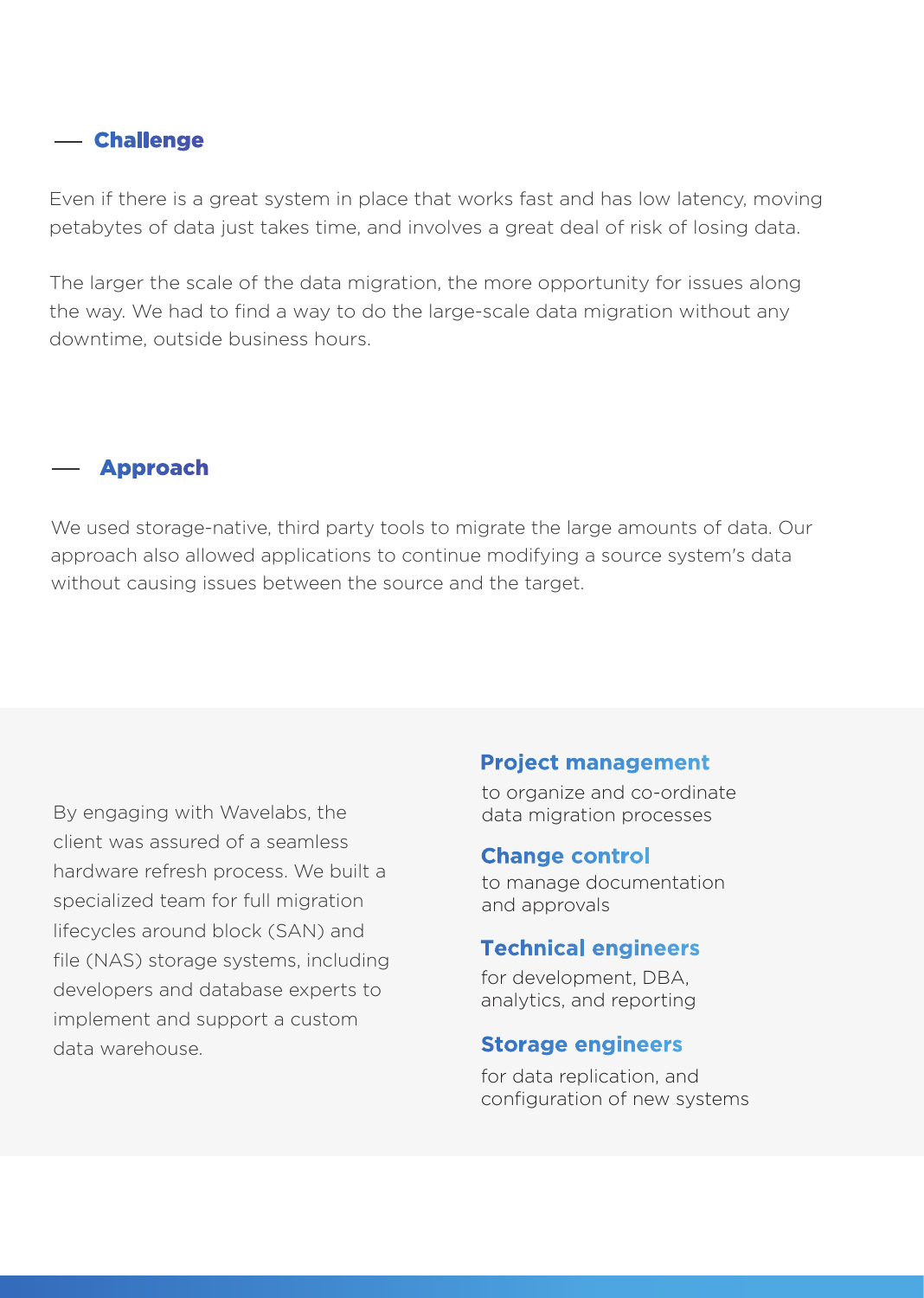### **Solution**

Storage systems have an average useful lifecycle of four years. Beyond that, the chances of hardware failures increase, as do the maintenance costs. It is advisable to keep hardware updated rather than risk downtime and data loss due to outdated hardware. Each time the system is upgraded, the data must be migrated to the new system.

We designed the data migration process in a way that was frictionless, enabled business continuity and ensured no risk of data loss. We executed this in 4 parts:

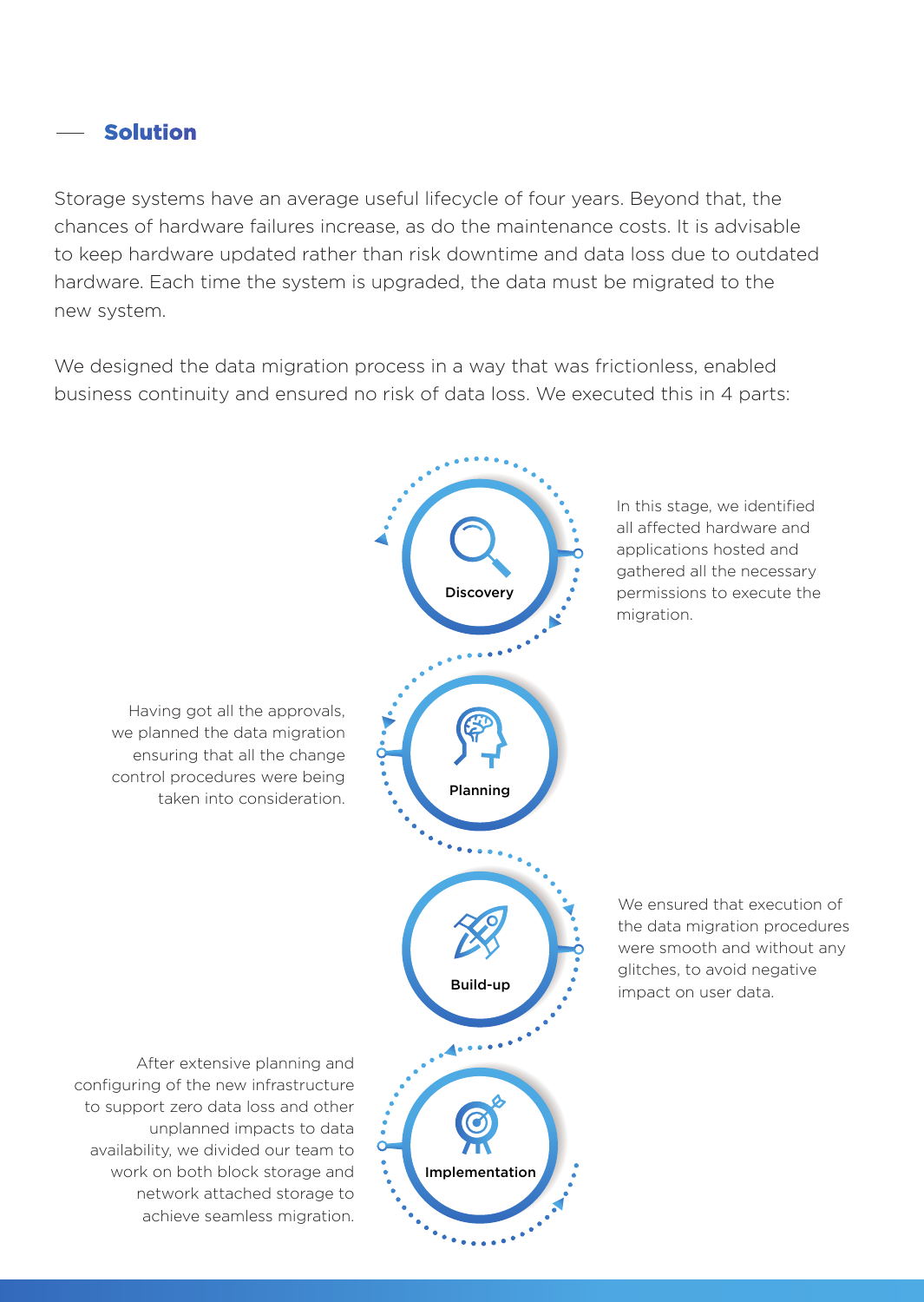# **Tech Stacks**

1. Snapmirror Technology (License from NetApp)

| break             | config-replication |
|-------------------|--------------------|
| delete            | initialize         |
| list-destinations | modify             |
| promote           | protect            |
| release           | restore            |
| resync            | set-options        |
| show-history      | snapshot-owner     |
| update-Is-set     |                    |
|                   |                    |

*1.1 Screenshot of commands used for Snapmirror CLI Migration*



*1.2 Snapmirror migration flow*